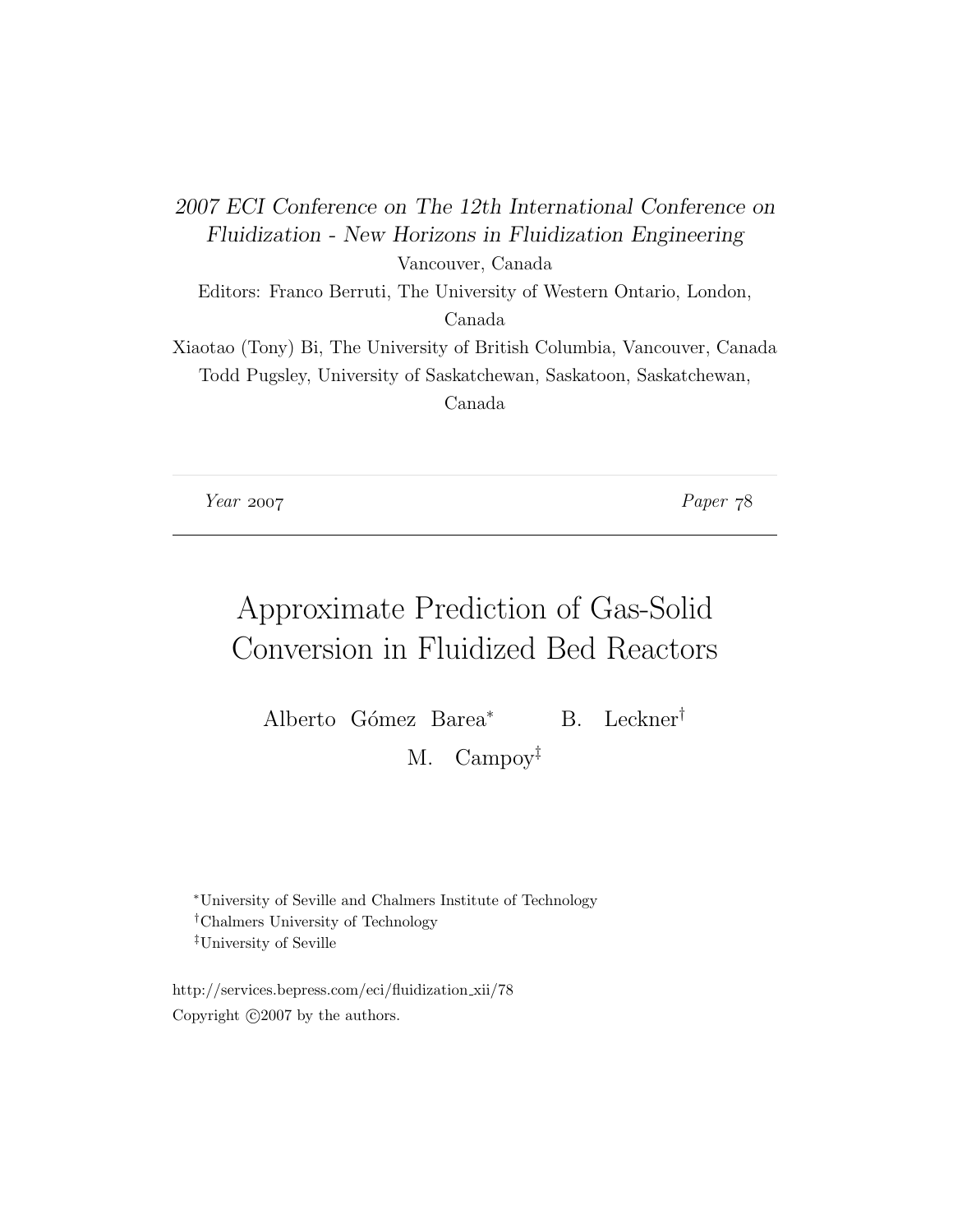# Approximate Prediction of Gas-Solid Conversion in Fluidized Bed Reactors

# Abstract

A simple method is proposed to evaluate the performance of fluidized bed reactors where an nth-order gas-solid reaction occurs. The method takes into account the fluid dynamics of the fluidized bed by a two-phase flow model and the rates of diffusion in the solid reactant particles (internal and external) by a simple particle model. Approximate analytical expressions are derived in terms of three effectiveness factors: interphasic, external and intraparticle. These account for the contribution of fluid-dynamic and diffusional resistances to the overall mass-transfer resistance. Gas conversion is expressed in terms of four dimensionless governing quantities and the reaction order, in this way facilitating computations. Limiting cases of the general solution are discussed by comparison with analytical solutions found in literature. The methodology can be applied to catalytic or non-catalytic systems under isothermal conditions, where one heterogeneous reaction is involved.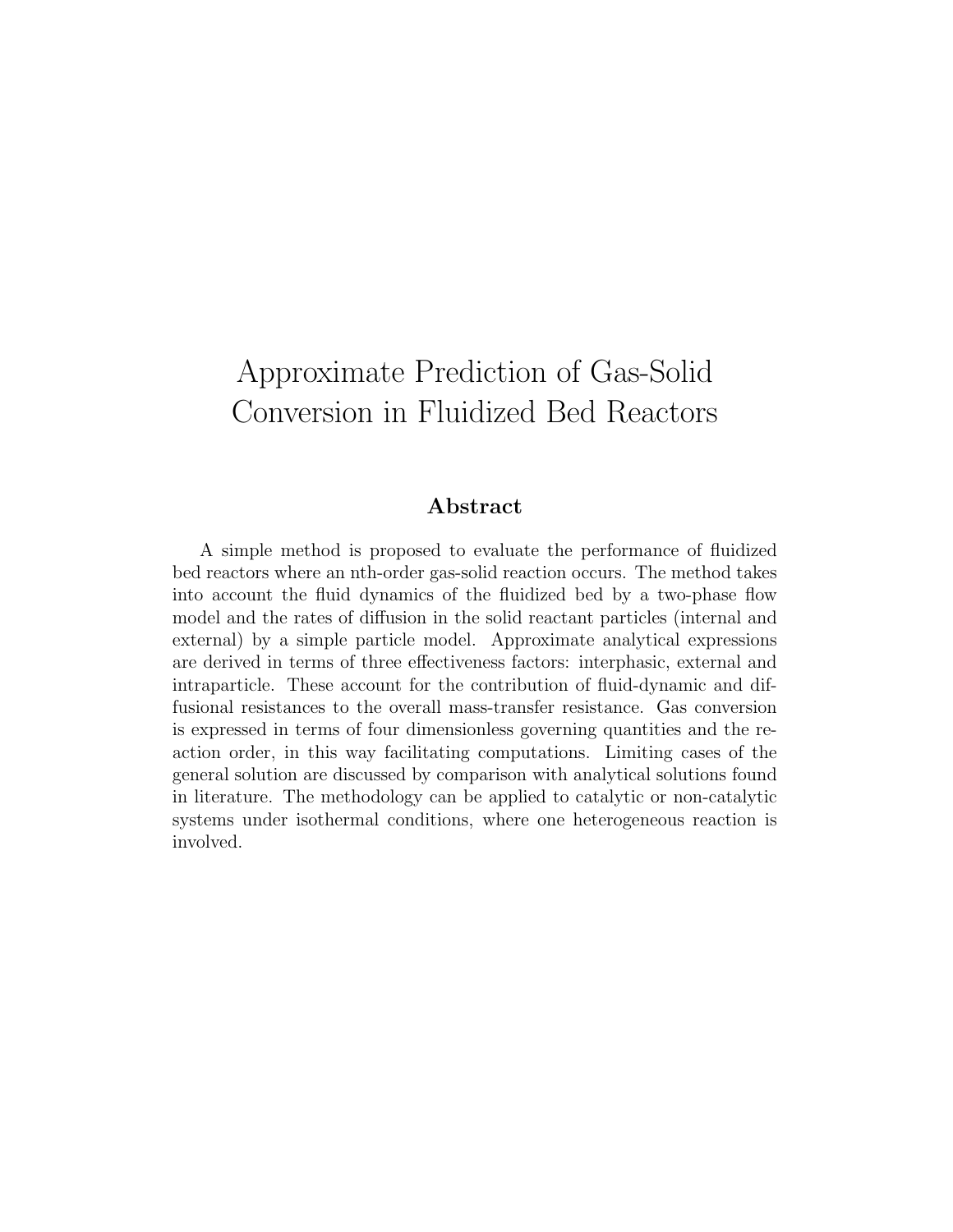# **APPROXIMATE PREDICTION OF GAS-SOLID CONVERSION IN FLUIDIZED BED REACTORS**

A. Gómez-Barea<sup>a,b</sup>\*, B. Leckner<sup>b</sup>, M. Campoy <sup>a</sup> <sup>a</sup> Chemical and Environmental Engineering Department. ETSI (University of Seville). Camino de los Descubrimientos s/n. 41092-Seville. Spain <sup>b</sup> Department of Energy and Environment. Chalmers University of Technology S-412 96 Göteborg, Sweden  $*$  corresponding author: T: +34 95 4487223; F: +34 95 4461775 E: agomezbarea@esi.us.es

#### **ABSTRACT**

A simple method is proposed to evaluate the performance of fluidized bed reactors where a single  $n<sup>th</sup>$ -order gas-solid reaction occurs. The method accounts for the fluid dynamics of the fluidized bed by a two-phase flow model and the resistance to mass transfer at particle scale (internal and external) by a simplified particle model. Approximate analytical expressions are derived in terms of three effectiveness factors: interphasic, external and intraparticle, accounting for the individual contributions to the overall mass-transport resistances. Gas conversion is expressed in terms of four dimensionless governing quantities and reaction order, facilitating computations.

#### **INTRODUCTION**

The performance of reacting systems in fluidized beds (FBs) have been described by several approaches. Early models treated FB reactors as if the gas and solids were mixed, avoiding the multiphase nature of the bed. These 'single-phase' models assumed that the reactor performance was determined by the residence time of the gas. The two-phase theory, originally proposed by Toomey and Johnstone (1), was a breakthrough, allowing consideration of the multiphase nature of the FB. After the models of Orcutt et al.  $(2)$  and Davidson and Harrison  $(3)$  the concept of 'contact time distribution' was recognized as a key factor for taking into account the time that the gas is in contact with the solid reactant (Grace, (4)). More recently Mostoufi et al.  $(5)$  have compared the predictive capability of two- and single- phase models. There are several thorough reviews of existing approaches for modeling of FB reactors (Horio and Wen  $(6)$ , Grace,  $(4)$ , Van Swaaij  $(7)$ , Davidson et al.  $(8)$ ). Generally, solutions for two-phase models were presented in terms of two dimensionless groups: one representing the dimensionless reaction rate and the other accounting for the interphase mass-transfer resistance (Horio and Wen (6), Grace (4), Mostoufi (5), Van Swaaij (7), Davidson et al. (8)). Analytical solutions have been reported for a variety of simple kinetics schemes, such as  $1^{st}$ ,  $2^{nd}$  ...-order kinetic (see for instance Table 11.5 in Grace (4)). Solutions for more complex kinetics schemes have also been presented for catalytic reactions, based on conventional two-phase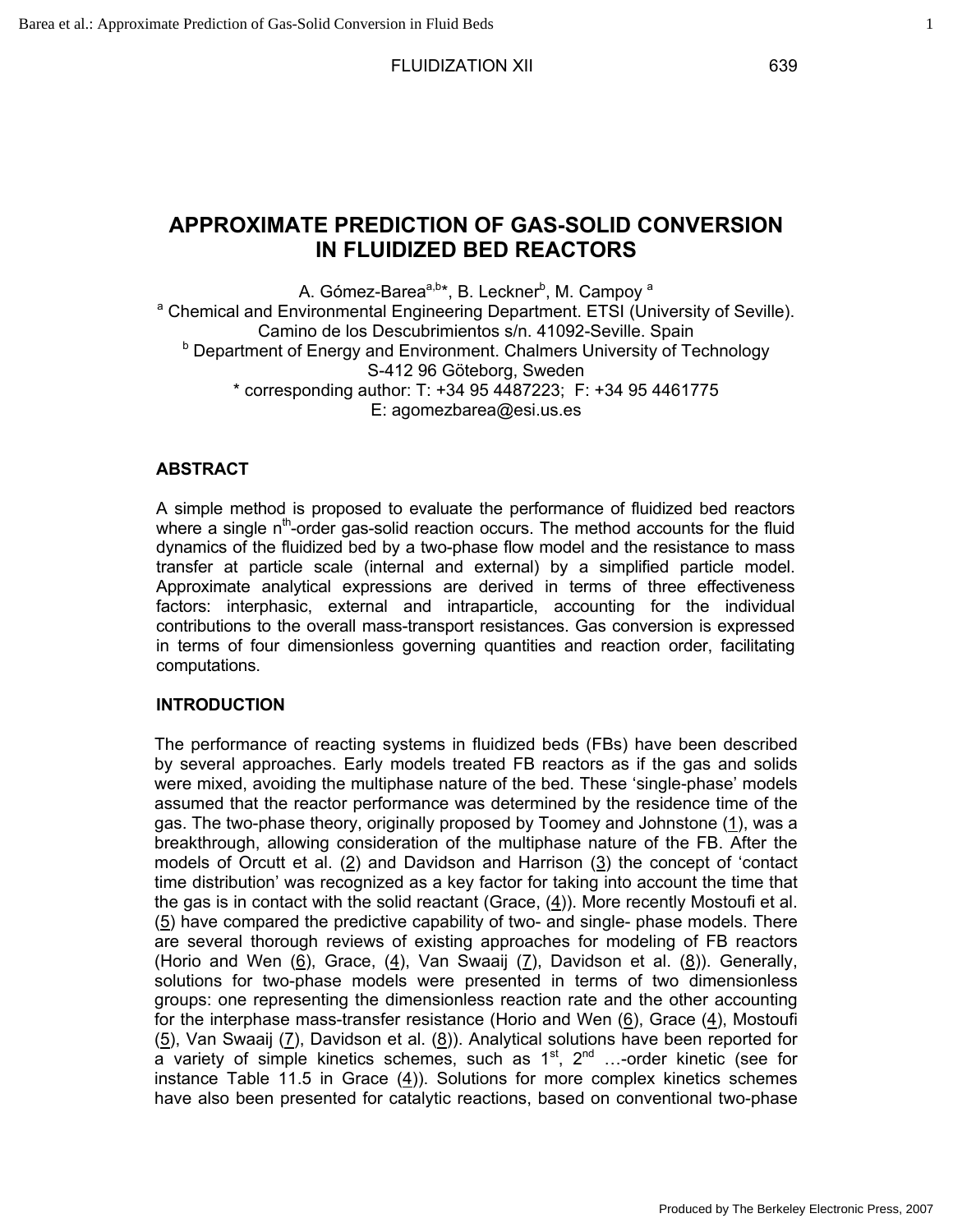models and Kunii-Levenspiel's model (Kunii and Levenspiel (9), Irani et al. (10)).

A limitation associated with the aforementioned simplified solutions is that they do not explicitly account for diffusional limitations at a particle scale. If diffusional film and intraparticle mass transfer are not rapid enough, the overall reaction rate is influenced by diffusional effects. Dedicated models have been developed for particular situations where these limitations are of concern, but they are generally complex, making derivation of simple solutions difficult. In addition, existing shortcut methods do not explicitly include the individual assessment of diffusional and fluiddynamic effects. Moreover, the analytical solutions available in literature do not explicitly account for non-catalytic reactions, i.e. for changes of properties during the progress of reaction, and they are not developed for general  $n<sup>th</sup>$  order kinetics, van Swaaij  $(7)$ , Davidson et al.  $(8)$ .

The present work aims at presenting a tool that is useful for simple estimates of conversion in bubbling FBs when both fluid-dynamic and particle-scale effects can be of importance. The treatment is applicable for general  $n<sup>th</sup>$ -order reactions, allowing the effective properties to change and the particle to shrink as the reaction proceeds. The model is based on the treatment of Gómez-Barea et al. (11). A major goal of this work is to keep the model as simple as possible, as the objective is mainly to discern leading order effects. While the model of Gómez-Barea et al. (11) was focused on the assessment of mass-transport effects during kinetic experiments in FB (by gas measurements), the treatment presented here shows solutions for reactor performance, i.e. it shows how to obtain the conversion of gas from intrinsic kinetics and other available physico-chemical data.

# **MODEL**

Figure 1 illustrates the problem dealt with. The fluidization gas is introduced into the reactor with a concentration  $c_{in}$  of the reactant. It passes through the bed as bubbles (free of solids) in plug flow with a concentration  $c<sub>b</sub>$ , and through the well mixed emulsion phase, where the reaction takes place with concentration  $c_{e}$ . The gas-solid reaction occurs in the emulsion, which remains at minimum fluidization velocity. For reaction to occur in the active particles embedded in an inert emulsion phase, the gaseous reactant has to overcome various resistances on its transfer from the bubbles to the reacting sites. These resistances are shown in Fig. 1. They are: (1) resistance from bubble to emulsion phase, (2) external particle film resistance around the solid particles, and (3) internal porous resistance inside the particle.

### **Formulation of the two-phase model. Evaluation of ηph**

By applying these assumptions, a molar balance for the gas in the bubble and emulsion phases leads to the following dimensionless equations (Gómez-Barea et al. (11))

$$
\frac{dC_b}{dy} = \left[\frac{1}{\beta} \frac{k_b \varepsilon_b}{u_0/L_f}\right] (C_e - C_b); \quad (1 - \beta) C_e = \frac{1}{\beta} \frac{k_b \varepsilon_b}{u_0/L_f} (C_b - C_e) dy + Da_R (1 - C_e)^n \tag{1}
$$

where the reaction is

$$
(-R) = \eta_p(k c_e^n) \tag{2}
$$

 $n<sub>p</sub>$  is the particle effectiveness factor, which accounts for the resistance at particle scale (internal and external). By integrating and combining the two expressions of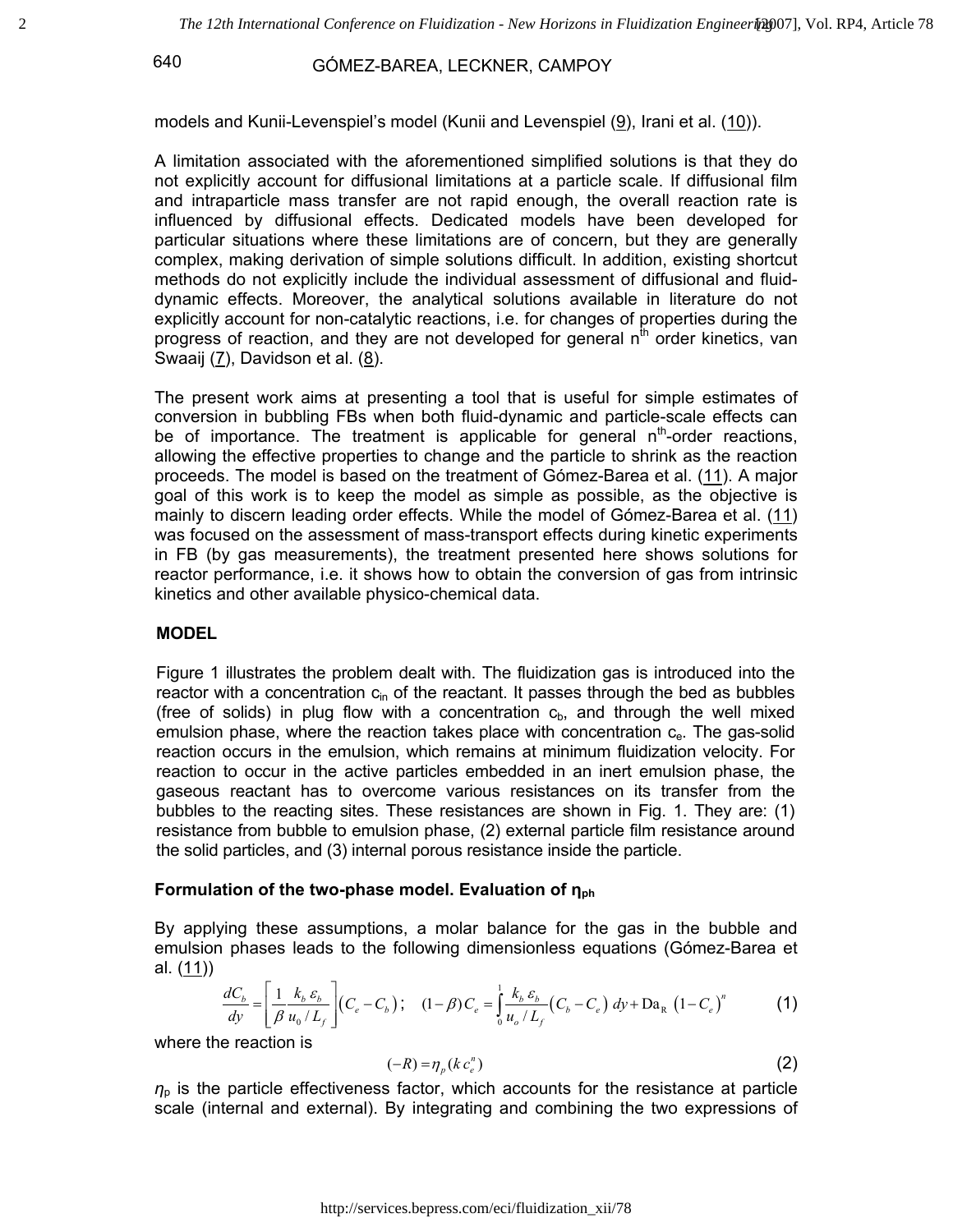Eq. (1), the following equation is found (Gómez-Barea et al. (11))

$$
1 - \beta \cdot \exp\left(-NTU/\beta\right) = Da_R \left(1 - C_e\right)^n / C_e \tag{3}
$$

where the parameter,  $Da<sub>R</sub>$  is the Damköhler number at reactor scale defined by

$$
Da_R = \varepsilon_{s,b} \eta_p k c_m^{n-1} / (u_o / L_f)
$$
 (4)

This number expresses the relative importance of the gas residence time  $L \neq u_0$  and the reaction time  $\varepsilon_{s,b} k c_{in}^{n-1}$  when mass transport effects are absent.  $\varepsilon_{s,b}$  is the bulk concentration of the solid reactant. The number of transfer units, NTU and the dimensionless excess gas flow *β,* are defined as

NTU = 
$$
\varepsilon_b k_b / (u_0 / L_f)
$$
  $\beta = (u_o - u_{mf}) / u_o$  (5)

The expression *β* assumes that all gas in excess of that of minimum fluidization velocity flows through the bed in the form of bubbles (Toomey and Johnstone (1)). A throughflow factor can readily extend this concept to other particle systems, where *β* in Eq. (5) should be corrected. Corrections applicable for a number of particulate systems have been presented by Horio and Wen  $(6)$  and Chavarie and Grace  $(12)$ . A thorough comparison and experimental verification of competing models can be found in several publications (Stergiou et al. (13), Chavarie and Grace (14)). Extensions and improvements of conventional two-phase models have been reviewed and explored by Chavarie and Grace  $(15)$ . By defining the concentration efficiency in the bed (Gómez-Barea et al.  $(11)$ ) as  $N_a = (c_{in} - c_{out})/(c_{in} - c_e)$  and assuming plug flow for the gas in the bubble phase entering with the concentration  $c_{in}=c_{b,in}$ , it is easy to verify that N<sub>a</sub> is related to NTU and  $β$  according to N<sub>a</sub>=1-βexp(-NTU/β). Figure 2 displays this relationship, illustrating the interpretation of  $N_a$  as a concentration efficiency of the bed. Then, Eq. (3) can be expressed as

$$
N_a / Da_R = (1 - C_e)^n / C_e \tag{6}
$$



**Fig. 1**. Problem description **Fig. 2.** Solution of  $N_a = (NTU, \beta)$  (a) and interpretation (b)

The interphasic effectiveness factor  $η_{ph}$  is defined as the ratio of the intrinsic reaction rate under emulsion conditions to that under inlet gas conditions

$$
\eta_{ph} = (c_e / c_{in})^n = (1 - C_e)^n
$$
\n(7)

The gas conversion  $X_g$  is expressed in dimensionless form as

$$
X_{g} = 1 - (c_{out} / c_{in}) = C_{e} N_{a}
$$
 (8)

By substituting Eq. (7) in Eq.(6) an expression for  $\eta_{ph}$  as a function of N<sub>a</sub> and Da<sub>R</sub> is

$$
\eta_{ph}/(1-\eta_{ph}^{-1/n}) = N_a / Da_R
$$
\n(9)

As seen,  $\eta_{ph}$  is only a function of the group  $N_a/Da_R$  and the order of reaction *n*. Similarly, by substituting Eq. (8) in Eq. (6) an expression for  $X_g/N_a$  as a function of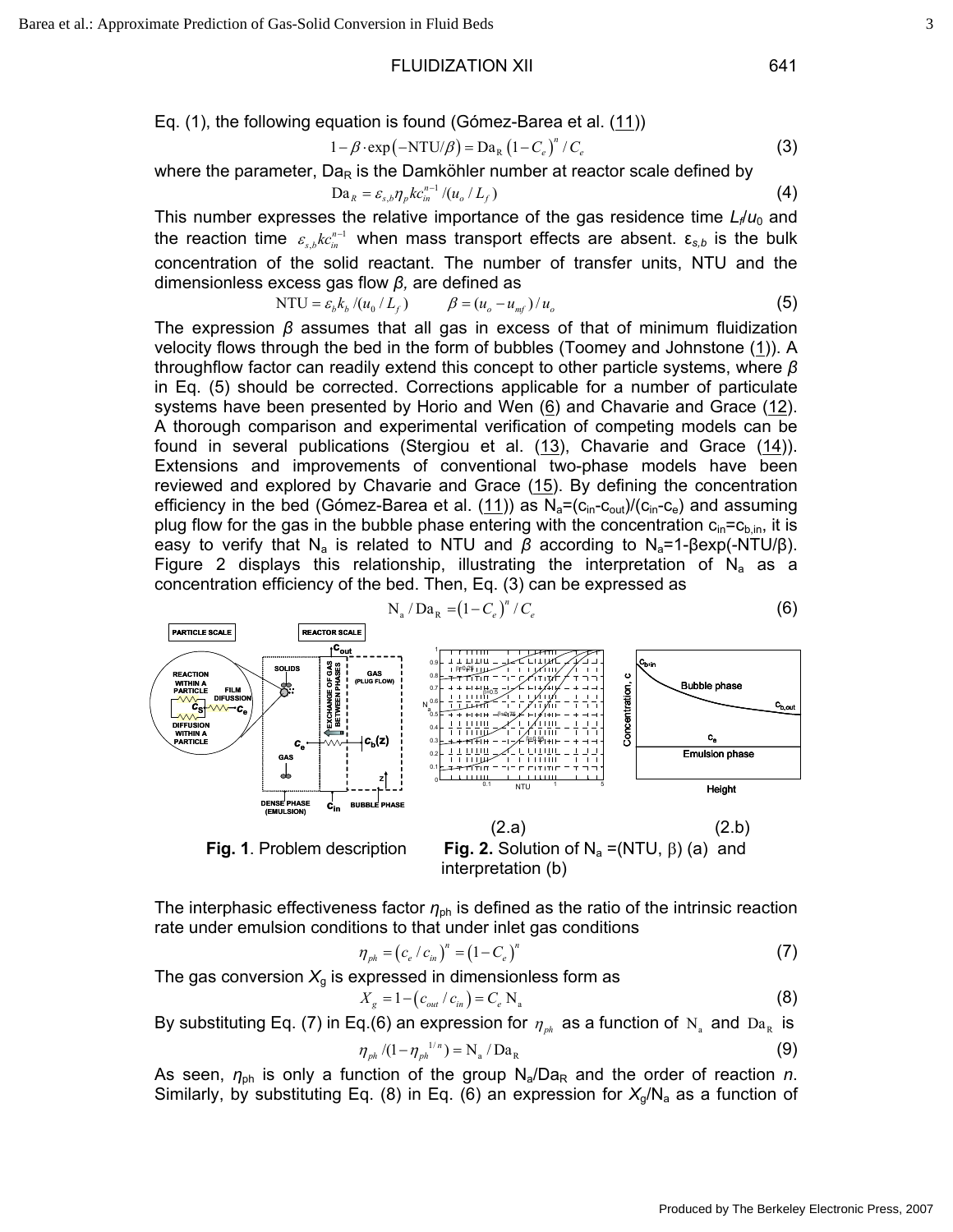$N_a/Da_R$  results

$$
\frac{\left(1 - X_g / \mathbf{N}_a\right)^n}{X_g / \mathbf{N}_a} = \frac{\mathbf{N}_a}{\mathbf{D} \mathbf{a}_R} \tag{10}
$$

Obviously,  $X_q$  is a function of two groups:  $N_a$  and  $N_a/Da_R$ , as well as of the reaction order, *n*. Equations (9) and (10) can be combined to eliminate Da<sub>R</sub>

$$
\eta_{ph} = \left[1 - X_g / N_a\right]^n \tag{11}
$$

The equations and correlations needed to calculate NTU and *β* and the parameters appearing therein can be found in various references (Kunii and Levenspiel (9), and Oka  $(16)$ . They depend on reactor configuration and flow regime. For instance, for deep bubbling FBs the correlations presented in Table 1 in Gómez-Barea et al.  $(11)$ can be used. In that work Eq. (11) is the starting point to evaluate the interphasic mass-transport effects during measurements in an FB. In that context Eq. (11) is useful, since it enables computation of the effectiveness factor from gas concentration measurements. In the present work the intrinsic kinetics are given, and the objective is to evaluate the performance of the FB, i.e. the gas conversion. The solution of this case is presented in the following.

#### **Analytical solution for** *η***<sub>ph</sub>**

To obtain an explicit solution for *η*<sub>ph</sub> as a function of Da<sub>R</sub> and Na for n<sup>th</sup>-order kinetics the following approximation formula can be used (Gómez-Barea (17)):

$$
\eta_{ph} = \left( \left[ \left\{ (1-n)(Da_R/N_a) \right\}^{1/n} + 1 \right]^n + n\left( Da_R/N_a \right) \right)^{-1} \text{ with } 0 < n \le 1 \tag{12}
$$

$$
\eta_{ph} = 2n \left[ (2n)^{1/n} - 1 + (1 + 2n (Da_R/N_a))^{1/n} \right]^{-n} \text{ with } 1 \le n \le 2.7
$$
 (13)

Once *η*ph is known the gas conversion is determined by a combination of Eqs. (10) and (11) to yield  $X_g = Da_R \eta_{ph}$ . Analytical solutions for various n have been reported (Grace, (4)). It can be demonstrated that the solution of equation with the expressions of Eqs. (12) and (13) includes as particular cases the analytical expressions existing in literature (Gómez-Barea (17)). In Fig. 3 the lines made of symbols represent the solution by the modified Orcutt model reported by Grace in Grace (4) for irreversible reactions with  $n=1/2$ ,  $n=1$  and  $n=2$ . The solid lines in Fig. 3 are drawn using Eqs. (12) and (13). The difference is very small for the three values of n shown. Actually, the difference is entirely associated with Frank-Kamenetskii's approximation used to derive Eq. (12) and (13) from Eq. (10). In fact Eq. (10) is equivalent to the solutions of Orcutt's model but the present formulation provides an additional scheme for simple estimation of diffusion limitations at the particle scale. In effect, in the Damköhler number defined in Eq. (4) the interphasic effectiveness factor is not included and it is then decoupled from the multiphase effect associated with the bubbling nature of the bed. Therefore, gas conversion is a function of two parameters, N<sub>a</sub> and N<sub>a</sub>/Da<sub>R</sub>. The group N<sub>a</sub>/Da<sub>R</sub> establishes the drop in concentration between entrance and emulsion. Two factors are responsible for that drop: the consumption of the reactant along the bed and the resistance to transfer of the reactant gas between bubble and emulsion. Limiting values of  $N_a$  are 0 and 1: If  $N_a$ ~1 the heterogeneous flow pattern associated with the phases in the bed loses importance for the reaction. However, the heterogeneity at the particle scale remains to be analyzed, as will be shown below.

#### **Influence of transport effects at particle scale: Evaluation of**  $η<sub>ρ</sub>$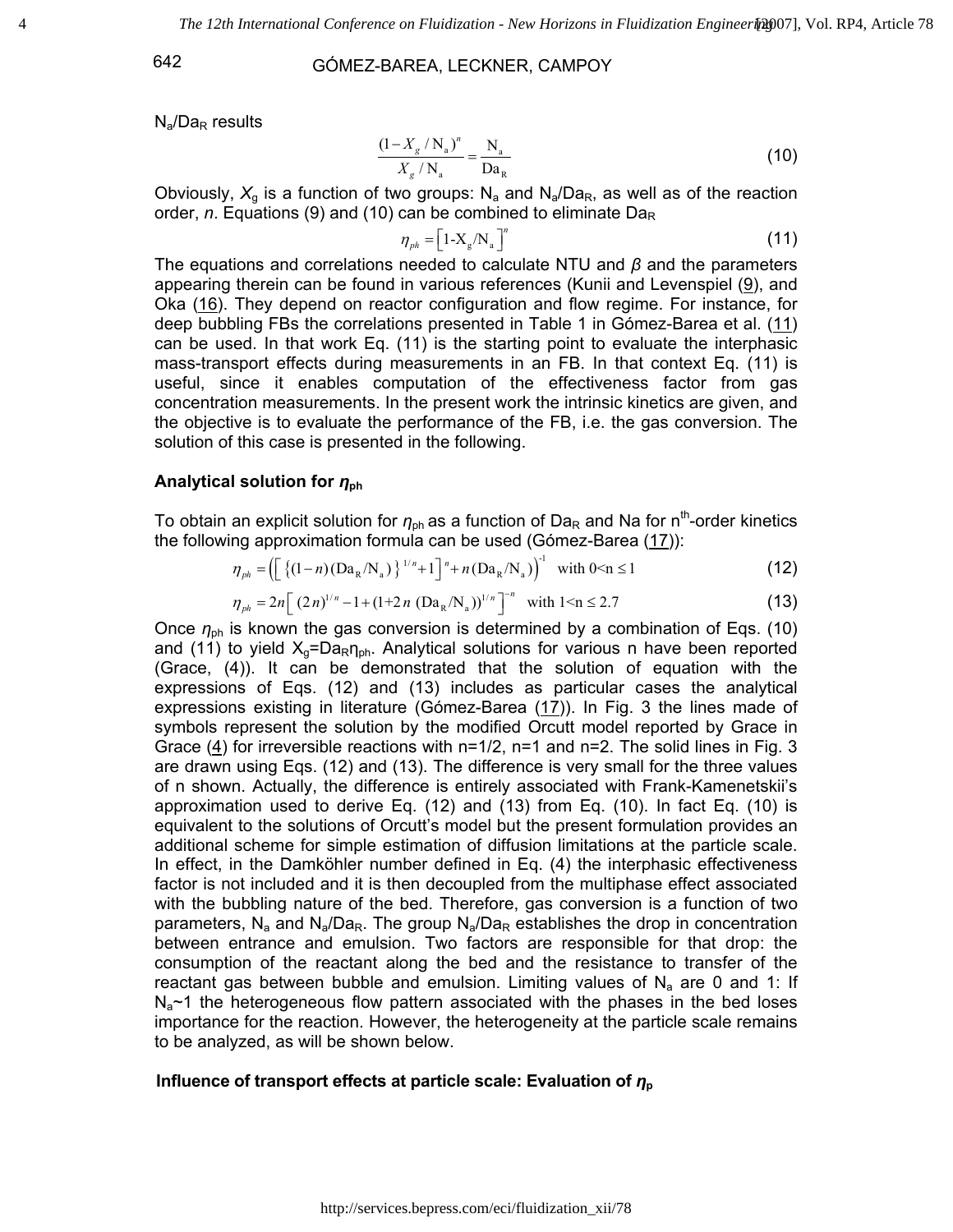To evaluate Da<sub>R</sub> (more precisely, to evaluate the reaction time in Eq. (4)), the particle effectiveness factor  $n<sub>p</sub>$  has to be known. If the mass transfer rates are high enough, this factor is close to unity, and the formulation given above is closed. However, if the rates are not high, the particle effectiveness factor had to be determined. For this purpose external and internal effectiveness factors are calculated,  $η_e$  and  $η_i$ , yielding  $η_p$  as:  $η_p$ =  $η_eη_i$ . The external effectiveness is defined as the ratio of the intrinsic reaction rate for the condition at the surface and that in the emulsion surrounding the particle,  $\eta_e = (c_s/c_e)^n$ . Under pseudo-steady-state conditions, the isothermal mass transfer problem for n<sup>th</sup>-order kinetics can be converted to (Gómez-Barea (17)),

$$
\eta_e = (1 - \text{Da}_p \eta_p)^n \tag{14}
$$

where a second Damköhler number Da<sub>p</sub>, evaluated for emulsion conditions is

$$
Da_p = (kL_{equ} / k_G) c_e^{n-1}
$$
 (15)

Applying again Frank-Kamenetskii's approximation to Eq.(14), the following approximate explicit solution for *η*e is obtained

$$
\eta_e = \left( \left[ \left\{ (1-n) \, \text{Da}_p \, \eta_i \right\}^{1/n} + 1 \right]^n + n \, \text{Da}_p \eta_i \right)^{-1} \quad \text{with } 0 \le n \le 1 \tag{16}
$$

$$
\eta_e = 2n \left[ (2n)^{1/n} - 1 + (1 + 2n \operatorname{Da}_p \eta_i)^{1/n} \right]^{-n} \text{ with } 1 \le n \le 2.7
$$
 (17)

where the intraparticle effectiveness,  $\eta_i$  is defined as the ratio of the observed total reaction rate (-*R*), at any instant and the total reaction rate at that instant, assuming the concentration of the reactant to be equal to that at the surface  $\eta_i = (-R)/k c_i^*$ . The additional equation needed comes from the solution of the intraparticle problem. To include non-catalytic reactions, whose reaction rate changes as a function of the progress of reaction, we have assumed the following model behaviour for (-*R*)

$$
(-R) = 1/V_p \int (-r) d\Omega = \rho_{s0} (1 - x_c)^{\delta - 1} (dx_c / dt)
$$
 (18)

where appropriate values of *δ* are chosen, ranging from *δ* =0 for a shrinking-particle to  $\delta$  =1 for uniform conversion. The intraparticle efficiency is obtained by an approximate solution of the reaction-diffusion problem in a particle (Gómez-Barea  $(11)$ ) yielding:

$$
\eta_i = \frac{\tanh\left(\eta_e^{(n-1)/2} M_e\right)}{M_e \eta_e^{(n-1)/2}} \qquad M_e = \phi_e \ G(x_c) \qquad \phi_e = L_{equ} \left[\frac{n+1}{2} \frac{k \, c_e^{n-1}}{D_{e0}}\right]^{1/2} \tag{19}
$$

where *k* is the kinetic constant,  $\phi_e$  the classical Thiele module,  $M_e$  the Thiele module dependent on conversion, and  $G(x<sub>c</sub>)$  a function accounting for the changes in reactivity and effective diffusivity with conversion (Gómez-Barea et al. (17)). In summary, Eqs. (16)-(17) together with Eq. (19) allow the solution of *η*e and *η*i and so, *η*p. φe is evaluated under emulsion conditions, but *c*e is only known when *η*ph has been determined ( $c_e$ =  $c_{in}$   $\eta_{ph}$ <sup>1/n</sup>). However,  $\eta_{ph}$  is coupled to  $\eta_e$ , and the general case, where diffusional effects in the particle are of concern, has to be solved iteratively. It is best to start by solving  $\eta_{ph}$ , assuming  $\eta_p \sim 1$  in Eq. (12) or (13). If the calculated value of  $\eta_p$  is not unity, the procedure is repeated until convergence.

#### **Example of applications**

The final objective of the model developed is the calculation of gas conversion  $X<sub>a</sub>$ , as a function of the following parameters:  $N_a$ ,  $Da_R$ ,  $Da_p$ ,  $M_e$ , and *n*. Given the hardware of the FB reactor (bed diameter, distributor design, …), the intrinsic kinetics (reaction order n and the Arrhenius parameters for *k*), the empirical factor for the kinetic model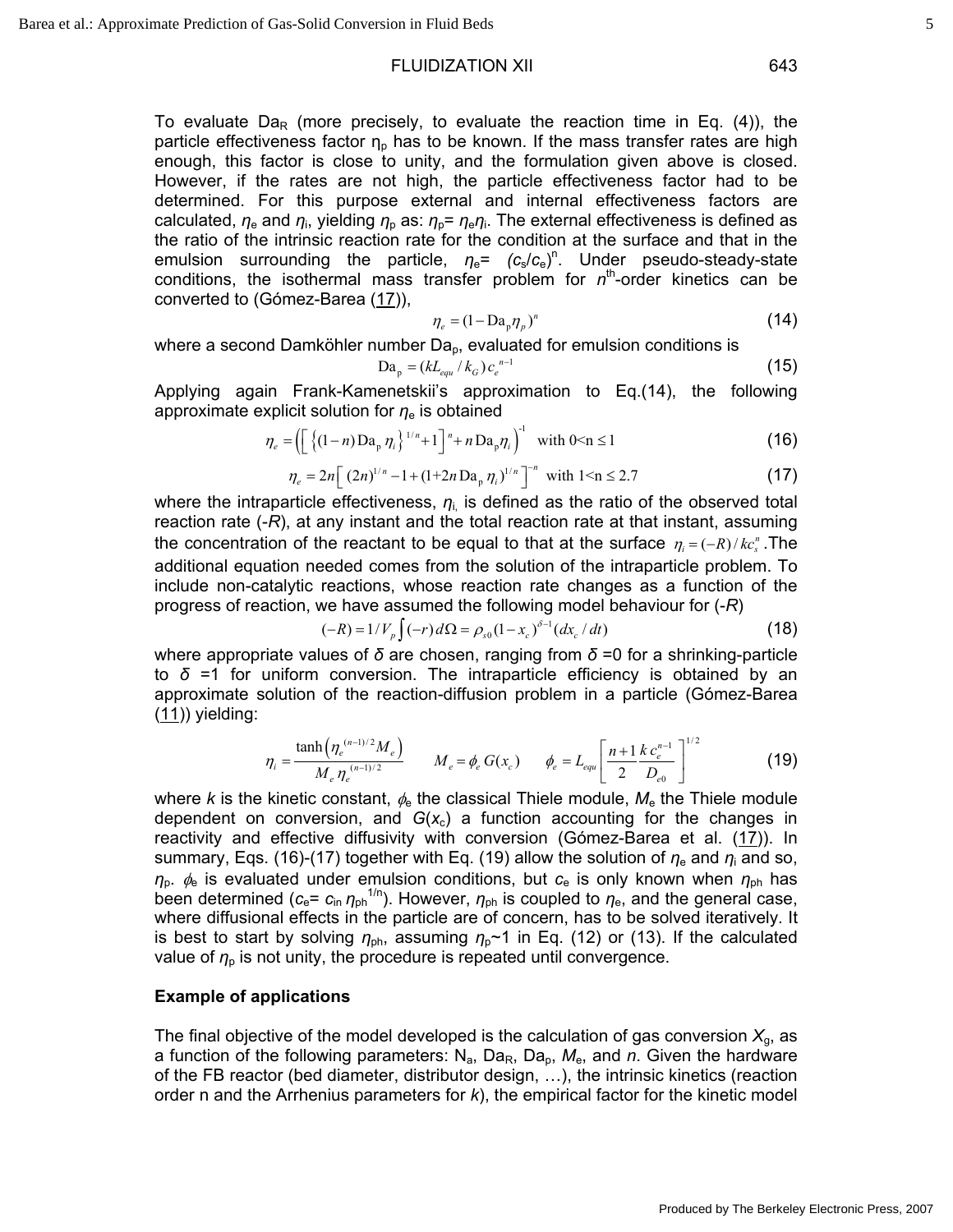of the particle (*δ*) and some physico-chemical properties of reacting particles (particle size, effective diffusivity) the values of  $N_a$ ,  $Da_R$ ,  $Da_{\text{min}}$ ,  $M_{\text{in}}$  and *n* can be determined. As an example some values from a real case are taken:  $N_a=0.75$ , Da<sub>R</sub>=1.5, Da<sub>p,in</sub>=0.6,  $M_{\text{in}}$ =1 and  $n$ =0.75. With these data  $\eta_{\text{on}}$  and  $\eta_{\text{p}}$  can be computed or read from graphs, such as presented on Figs 3 and 4. Fig. 3 presents *η*ph as a function of Da<sub>R</sub>/N<sub>a</sub> for various *n* using Eqs (12) and (13). Similarly, Fig. 4 displays  $η<sub>o</sub>$ as a function of  $M_e$  taking Da<sub>p</sub> and n as parameters using Eqs (16) and (17)). From Fig. 3 with Da<sub>R</sub>/N<sub>a</sub> =2, we obtain  $\eta_{ph}$ =0.35. With this value the following parameters at the particle scale are computed:  $Da_{p,e}=0.6 \cdot 0.35^{-0.33}=0.85$ ;  $M_e=1 \cdot 0.35^{-0.33}=1.41$ . Entering these two values in Fig.4 yields a particle effectiveness of  $\eta_{p}$ =0.47. This is lower than the initial guess ( $\eta_p$  =1, since we used directly the value of Da<sub>R</sub> evaluated for bulk conditions) and the procedure has to be repeated until convergence. In a second iteration we obtain Da<sub>R</sub>/N<sub>a</sub>=2.0.47=0.95. The final result is  $\eta_{ph}$ =0.53 and  $\eta_p$ =0.50 (*η*e =0.75, *η*i =0.67) and a gas conversion of *X*g=0.53·0.75=0.40 (40 %). As shown, the method is easy to apply.

#### **Limitation**

The hold-up of the solid reactant,  $\varepsilon_{s,b}$ , is not known in non-catalytic systems. To calculate this quantity in such cases, an overall mass balance between the solid and gas reactants within the bed should be formulated. This provides an additional equation, which adds difficulty in the estimation of the inventory of solid reactant in the bed under steady-state conditions. The problem becomes more complex, but the method of solution is the same, since the inventory of solid reactant is included in the Damköhler number. The non-catalytic reactions need, in addition, a population balance to account for the residence times of the reactant particles. This is, however, outside of the objective of the present paper and will be addressed in coming work.



 **Fig. 3**  $\eta_p$  =f (Da<sub>R</sub>/N<sub>a</sub>, *n*) **Fig. 4**.  $\eta_p$  =f (M<sub>e</sub>, Da<sub>p</sub>, *n*)

### **CONCLUSION**

A simple method was developed to evaluate the gas conversion in a fluidized bed. The main aim was to extend existing shortcut methods by formulation of a model allowing: (1) application of general nth order kinetics, (2) to explicitly include the individual assessment of fluid-dynamic and diffusional effects at a particle scale, (3) the analysis of non-catalytic reactions, i.e. changes of properties during the progress of reaction. A major goal was to keep the model as simple as possible, and so the solution is useful to discern leading order effects, for instance when rapid estimations are necessary, as in the simulation of complex flowsheets in a process simulator.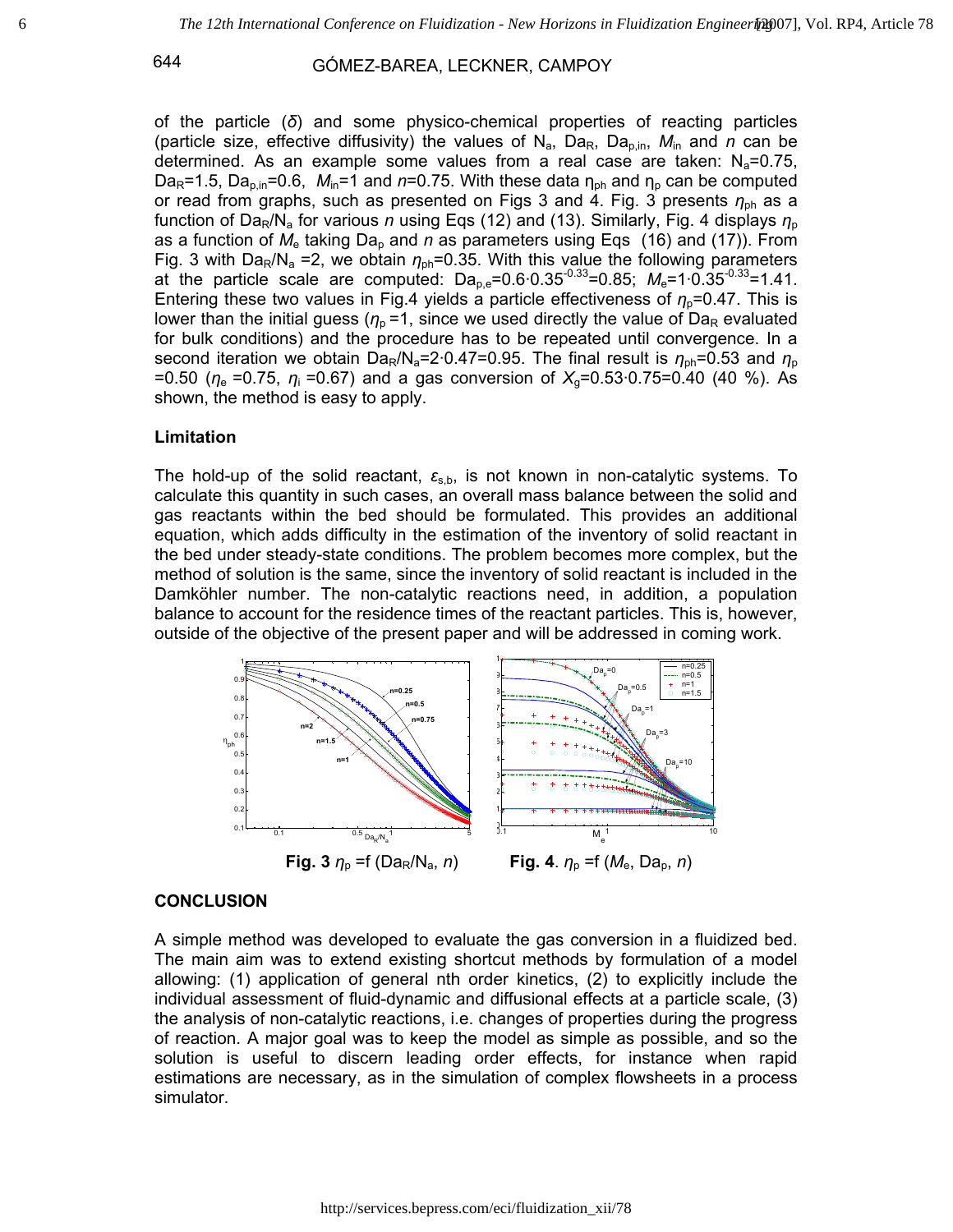# **NOTATION**

- $c$  gas concentration, mol $\cdot$ m<sup>-3</sup>
- *C* dimensionless gas concentration,  $(c_{in}-c)/c_{in}$ ,  $D_c$  offective diffusivity of reactant the persus read
- $D_e$  effective diffusivity of reactant the porous reactant solid particle, m<sup>2</sup>·s<sup>-1</sup>
- *<sup>s</sup> d* instantaneous average diameter of the solid particles, m
- Da<sub>n</sub>, Da<sub>R</sub> Damköhler number at particle scale and reactor scale, respectively, –
- $G(x_c)$  function of  $x_c$ , –
- $k$  n<sup>th</sup>-order kinetic constant, (mol·m<sup>-3</sup>)<sup>1-n</sup>/s
- $k_h$  interchange coefficient between the bubble and emulsion,  $s^{-1}$
- $k<sub>G</sub>$  external mass-transfer coefficient, m·s<sup>-1</sup>
- *Lequ* equivalent size of solid particle, m
- $L_f$  bed height, m
- *M* Thiele module, function of conversion, –
- *n* reaction order, –
- $N_a$  concentration efficiency,-
- NTU number of transfer units, –
- $(-R)$  observed reaction rate, mol·m<sup>-3</sup>·s<sup>-1</sup>
- $(-r)$  intrinsic reaction rate, mol·m<sup>-3</sup>·s<sup>-1</sup>
- *t* time, s
- $u$  gas velocity, m $\cdot$ s<sup>-1</sup>
- $X_{g}$  gas conversion,  $-$
- *<sup>c</sup> x* char conversion, –
- *y* dimensionless axial coordinate, –
- $V_p$  volume of solid reactant, m<sup>3</sup>
- $\beta$  dimensionless excess of flow,  $-$
- $\delta$  kinetic parameter,  $-$
- $\varepsilon_{\text{\tiny s,b}}$  echar bed hold-up, (m $^3$  solid reactant)(m $^3$  bed)
- $\varepsilon_b$  bubble fraction (m<sup>3</sup> bubbles) (m<sup>-3</sup> bed)
- $\eta_{\textit{ph-pel}}$  interphase, particle, external and internal effectiveness factors, –
- $\rho_s$  density of solid reactant, kg·m<sup>-3</sup>
- $\phi$  Thiele module,  $-$

# **Subscripts**

- b,e, in, out bubble, emulsion, inlet and outlet gas conditions, respectively
- 0 initial, superficial
- s surface

# **REFERENCES**

- 1. Toomey, R.D., and Johnstone, H.F., 1952. Gaseous fluidization of solid particles, Chem. Eng. Prog. 48, 220–225.
- 2. Orcutt, J.C., Davidson, J.F., and Pigford, R.L., 1962. Reaction time distributions in fluidized bed reactors, Chem. Eng. Prog. Symp. Ser., 59, 1-15.
- 3. Davidson J.F., Harrison D., 1963. Fluidised particles. Cambridge University Press. London.